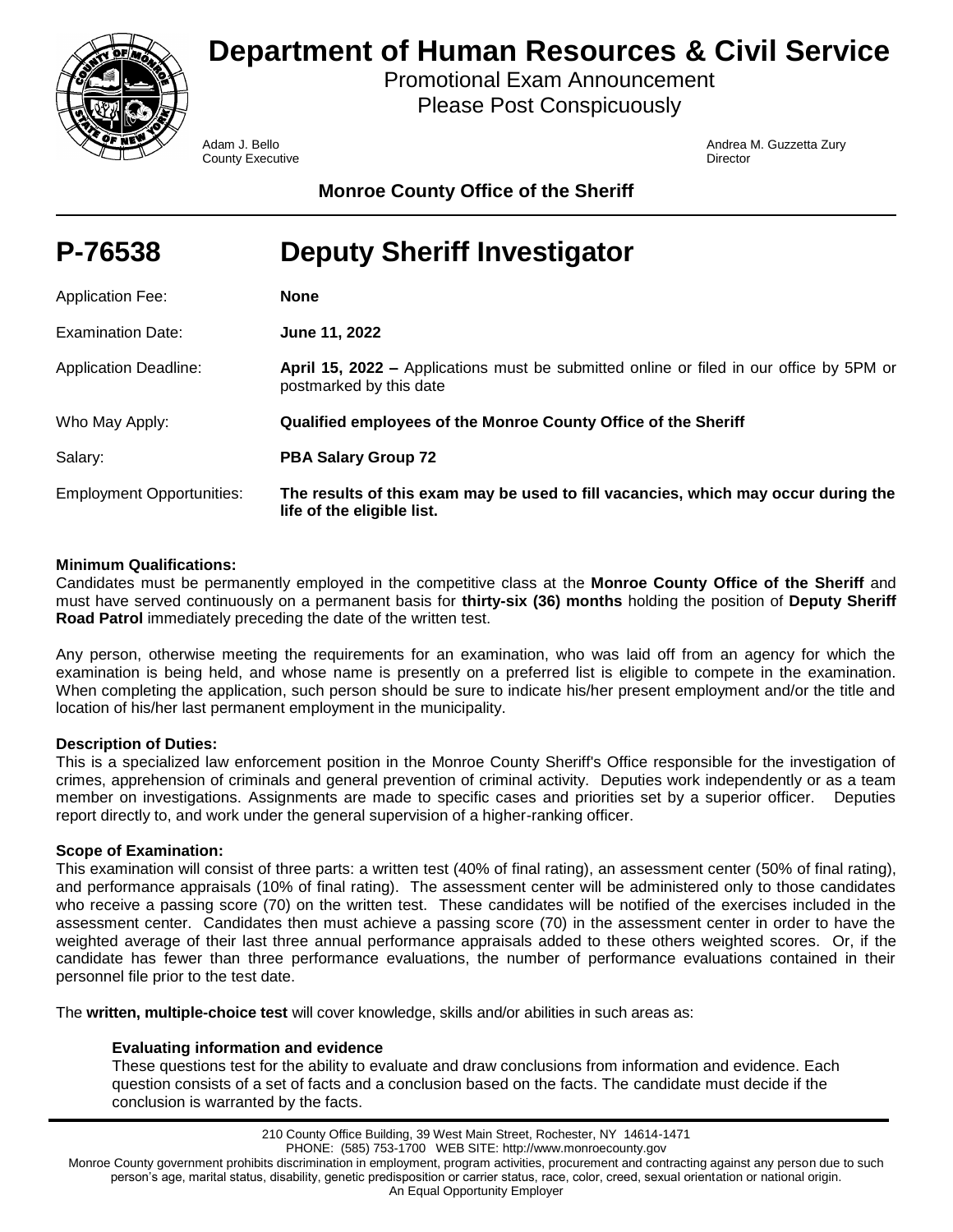## **Investigative techniques and criminalistics**

These questions test for knowledge of criminal investigation techniques and criminalistics. The questions will deal with, but will not necessarily be restricted to, such concepts as: interviewing; interrogation; evidence gathering and preservation; and surveillance.

## **New York State Laws - Police**

These questions test for knowledge of the laws in effect on January 1, 2022 that law enforcement personnel may encounter in the course of their day-to-day work-related activities. The questions are a sampling of job-related sections of the Penal Law, Criminal Procedure Law, Vehicle and Traffic Law, Family Court Act and other laws relevant to law enforcement in New York State.

## **Understanding and interpreting written material**

These questions test how well you comprehend written material. You will be provided with brief reading selections and will be asked questions about the selections. All the information required to answer the questions will be presented in the selections; you will not be required to have any special knowledge relating to the subject areas of the selections.

## **Preparing written material in a police setting**

These questions test for the ability to prepare the types of reports that police personnel write. Some questions test for the ability to present information clearly and accurately. They consist of restatements of information given in note form. You must choose the best version from each set of four choices. Other questions test for the ability to organize paragraphs. They consist of paragraphs with their sentences out of order. For each of the paragraphs you must choose, from four suggestions, the best order of the sentences.

## **Calculators and Reference Materials:**

The use of calculators is **PROHIBITED** for this exam. You may not bring books or other reference materials.

A **"Guide to Taking the Written Test for the Police Supervisors/Investigators Series"** is available at the Monroe County Civil Service Office in Room 210, County Office Building, 39 West Main Street, Rochester, NY 14614. The guide is also available on the Monroe County Web Site listed at the bottom of this page or by sending a self-addressed, stamped envelope to the above address. This guide contains sample test questions similar to the question that will be used in this written test.

This written examination is being prepared and rated in accordance with Section 23(2) of the Civil Service Law. The provisions of the New York State Civil Service Law, Rules and Regulations dealing with the preparation and rating of examinations, as well as establishment and certification of eligible lists for positions in the classified service will apply to this examination.

-------------------------------- BASIC CIVIL SERVICE INFORMATION ----------------------------------

#### **Applications:**

If you are applying for more than one exam, a separate application is required for each exam. Applications may be obtained at the address or web-site indicated at the bottom of the first page of this announcement.

#### **Candidates must record the Exam Number and Title on the Application.**

#### **Seniority:**

Seniority points will be added to the score of every passing candidate at the rate of one (1) point for each appropriate five (5) year period for each year of continuous permanent service calculated to the **date of original entry as a full-time employee** of the **Road Patrol Bureau** in accordance with the following schedule.

Seniority points will be calculated at the time of written examination.

#### **Certifications and Appointments:**

The eligible list resulting from this examination will be established in accordance with the final earned numerical rating of passing